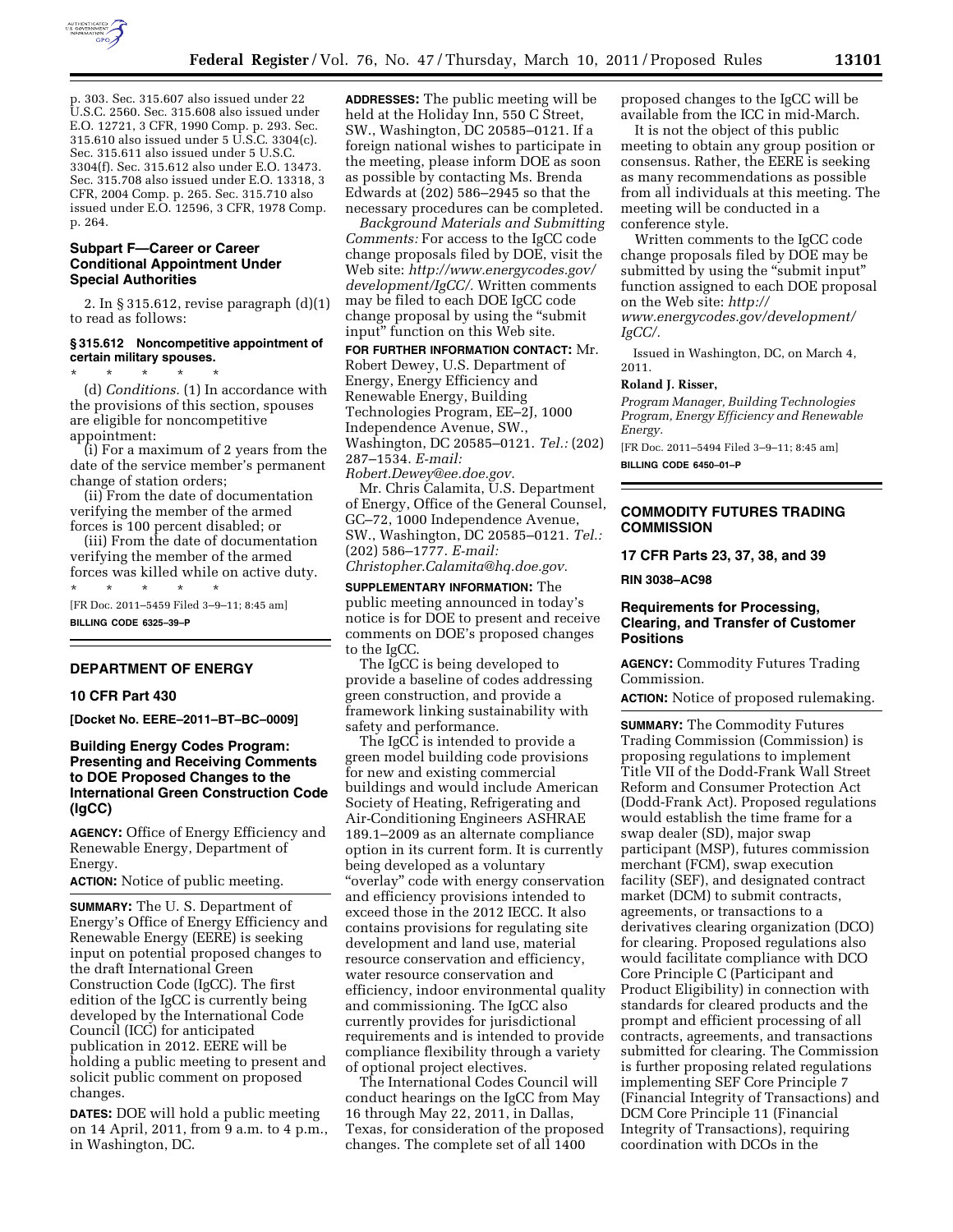development of rules and procedures to facilitate clearing. Additionally, the Commission is proposing a regulation to implement DCO Core Principle F (Treatment of Funds), requiring a DCO, upon customer request, to promptly transfer customer positions and related funds from one clearing member to another, without requiring the close-out and re-booking of the positions.

**DATES:** Submit comments on or before April 11, 2011.

**ADDRESSES:** You may submit comments, identified by RIN number 3038–AC98, by any of the following methods:

• *Agency Web site, via its Comments Online process: [http://](http://comments.cftc.gov) [comments.cftc.gov.](http://comments.cftc.gov)* Follow the instructions for submitting comments through the Web site.

• *Mail:* David A. Stawick, Secretary of the Commission, Commodity Futures Trading Commission, Three Lafayette Centre, 1155 21st Street, NW., Washington, DC 20581.

• *Hand Delivery/Courier:* Same as mail above.

• *Federal eRulemaking Portal: [http://](http://www.Regulations.gov)  [www.Regulations.gov.](http://www.Regulations.gov)* Follow the instructions for submitting comments. Please submit comments by only one method.

All comments must be submitted in English, or if not, accompanied by an English translation. Comments will be posted as received to *[http://](http://www.cftc.gov) [www.cftc.gov.](http://www.cftc.gov)* You should submit only information that you wish to make available publicly. If you wish the Commission to consider information that may be exempt from disclosure under the Freedom of Information Act (FOIA), a petition for confidential treatment of the exempt information may be submitted according to the procedures established in § 145.9 of the Commission's regulations.1 The Commission reserves the right, but shall have no obligation, to review, prescreen, filter, redact, refuse, or remove any or all of your submission from *<http://www.cftc.gov>* that it may deem to be inappropriate for publication, such as obscene language. All submissions that have been redacted or removed that contain comments on the merits of the rulemaking will be retained in the public comment file and will be considered as required under the Administrative Procedure Act and other applicable laws, and may be accessible under FOIA.

**FOR FURTHER INFORMATION CONTACT:** John C. Lawton, Deputy Director, 202–418–

5480, *[jlawton@cftc.gov;](mailto:jlawton@cftc.gov)* Phyllis P. Dietz, Associate Director, 202–418–5449, *[pdietz@cftc.gov;](mailto:pdietz@cftc.gov)* Sarah E. Josephson, Associate Director, 202–418–5684, *[sjosephson@cftc.gov,](mailto:sjosephson@cftc.gov)* Division of Clearing and Intermediary Oversight; Riva Spear Adriance, Associate Director, 202–418–5494, *[radriance@cftc.gov;](mailto:radriance@cftc.gov)*  Nancy Markowitz, Assistant Deputy Director, 202–418–5453, *[nmarkowitz@cftc.gov;](mailto:nmarkowitz@cftc.gov)* Nadia Zakir, Attorney-Advisor, 202–418–5720, *[nzakir@cftc.gov;](mailto:nzakir@cftc.gov)* Mauricio Melara, Attorney-Advisor, 202–418–5719, *[mmelara@cftc.gov;](mailto:mmelara@cftc.gov)* Division of Market Oversight, Commodity Futures Trading Commission, Three Lafayette Centre, 1155 21st Street, NW., Washington, DC 20581.

### **SUPPLEMENTARY INFORMATION:**

### **I. Background**

*A. Title VII of the Dodd-Frank Act* 

On July 21, 2010, President Obama signed the Dodd-Frank Act.2 Title VII of the Dodd-Frank Act 3 amended the Commodity Exchange Act (CEA) 4 to establish a comprehensive regulatory framework to reduce risk, increase transparency, and promote market integrity within the financial system by, among other things: (1) Providing for the registration and comprehensive regulation of SDs and MSPs; (2) imposing clearing and trade execution requirements on standardized derivative products; (3) creating rigorous recordkeeping and real-time reporting regimes; and (4) enhancing the Commission's rulemaking and enforcement authorities with respect to all registered entities and intermediaries subject to the Commission's oversight.

In this notice of proposed rulemaking, the Commission proposes to adopt regulations to establish the time frame for an SD, MSP, FCM, SEF, or DCM to process and submit contracts, agreements, or transactions to a DCO for clearing; to establish certain product standards and a time frame for a DCO to clear such contracts, agreements, and transactions; and to facilitate a DCO's transfer of open positions from a carrying clearing member to another clearing member without unwinding and re-booking the position. These supplement proposed regulations that

were previously published for public comment.5

## *B. Existing Swap Clearing Practices*

## 1. Time Frame for Clearing

Currently, a significant number of swaps are not cleared and, for those that are cleared, there may be a delay in the substitution of a DCO as the counterparty to the transaction through a novation of the original contract, agreement, or transaction.6 In many instances, this delay can be up to a week. For example, some clearinghouses accept bilateral trades for clearing on a batched basis once a week. This time lag potentially presents credit risk to the swap counterparties and the DCO because the value of a position may change significantly between the time of execution and the time of novation, thereby allowing financial exposure to accumulate in the absence of daily mark-to-market. Among the purposes of clearing are the reduction of risk and the enhancement of financial certainty, and this delay diminishes these benefits of clearing swaps that Congress sought to promote in the Dodd-Frank Act. Delay in clearing is also inconsistent with other proposed regulations concerning product eligibility and financial integrity of transactions insofar as the delay constrains liquidity and increases risk.

The Commission recognizes that there may be instances when a delay in acceptance of a transaction by a DCO is unavoidable. For instance, when new products are first listed for clearing, existing legacy transactions may have to be moved into clearing incrementally. However, this process, sometimes referred to as backloading or migration, should be accomplished as quickly as possible.

The swap market infrastructure established by the Dodd-Frank Act provides for the trading of swaps on a SEF or DCM. The Dodd-Frank Act also

6A clearinghouse becomes the counterparty to trades with market participants through novation, an open offer system, or an analogous legally binding arrangement. Through novation, the original contract between the buyer and seller is extinguished and replaced by two new contracts, one between the clearinghouse and the buyer and the other between the clearinghouse and the seller. In an open offer system, a clearinghouse is automatically and immediately interposed in a transaction at the moment the buyer and seller agree on the terms.

<sup>1</sup>Commission regulations referred to herein are found at 17 CFR Ch. 1 (2010). They are accessible on the Commission's Web site at *[http://](http://www.cftc.gov) [www.cftc.gov.](http://www.cftc.gov)* 

<sup>2</sup>*See* Dodd-Frank Wall Street Reform and Consumer Protection Act, Public Law 111–203, 124 Stat. 1376 (2010). The text of the Dodd-Frank Act may be accessed at *[http://www.cftc.gov/](http://www.cftc.gov/LawRegulation/OTCDERIVATIVES/index.htm) [LawRegulation/OTCDERIVATIVES/index.htm.](http://www.cftc.gov/LawRegulation/OTCDERIVATIVES/index.htm)* 

<sup>3</sup>Pursuant to section 701 of the Dodd-Frank Act, Title VII may be cited as the ''Wall Street Transparency and Accountability Act of 2010.'' 4 7 U.S.C. 1 *et seq.* 

<sup>5</sup>*See e.g.,* 76 FR 6715, Feb. 8, 2011 (proposed rules for SD and MSP documentation); 76 FR 3698, Jan. 20, 2011, (proposed rules for DCO Core Principles C and F); 76 FR 1214, Jan. 7, 2011 (proposed rules for SEF Core Principle 7; 75 FR 81519, Dec. 28, 2010, (proposed rules for SD and MSP confirmation, portfolio reconciliation, and portfolio compression); 75 FR 80572, Dec. 22, 2010 (proposed rules for DCM Core Principle 11).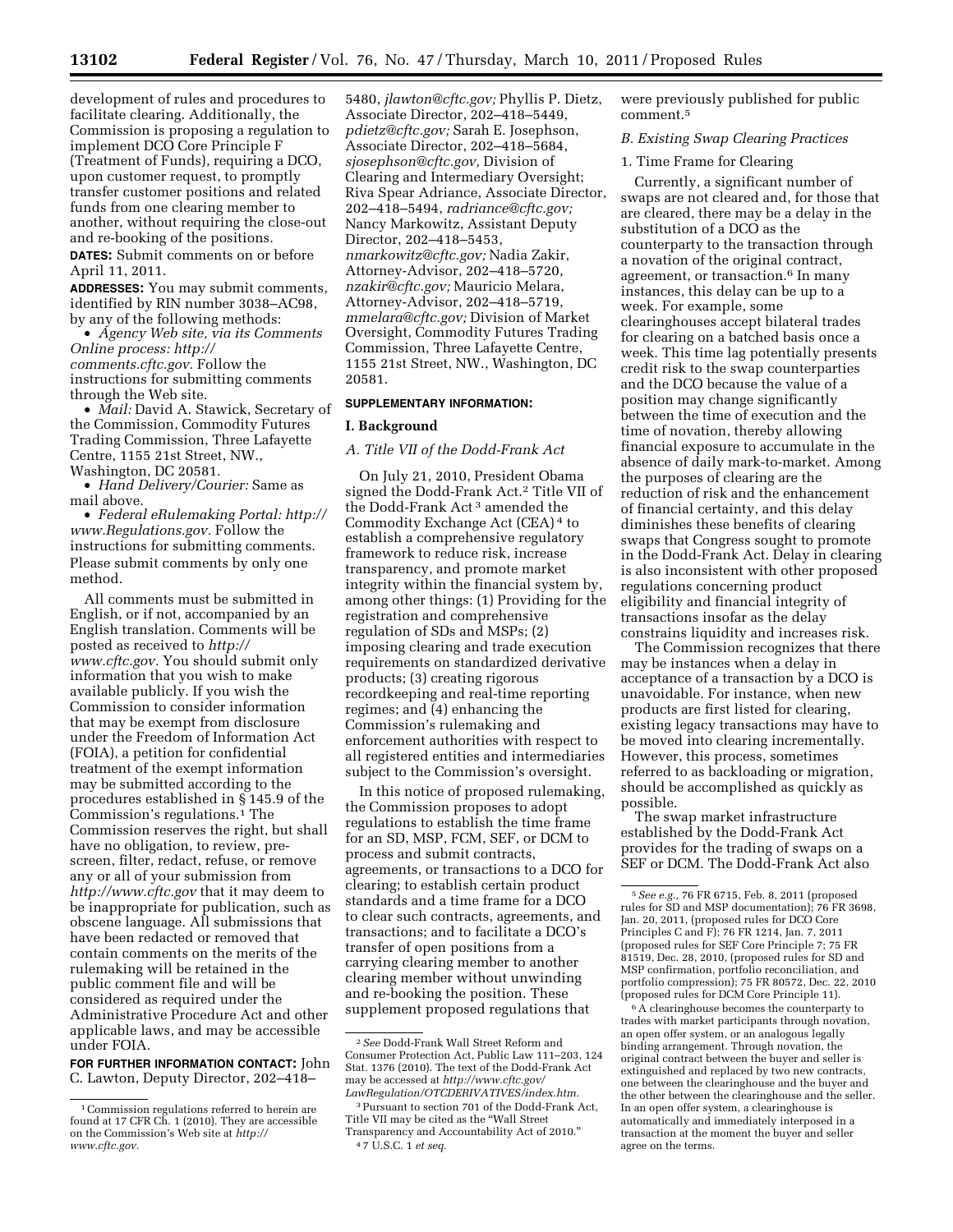establishes certain parameters for the bilateral execution of swaps among entities registered as SDs or MSPs and their counterparties. Swaps traded on a SEF or DCM, as well as swaps executed bilaterally, that are subject to mandatory clearing (and have not been electively excepted from mandatory clearing by an end user under section 2(h)(7) of the CEA), must be cleared by a registered DCO. For swaps executed bilaterally that are not required to be cleared, if the parties to the transaction agree to clear, they may submit the swap to a registered DCO for clearing.

Through this proposed rulemaking, the Commission seeks to expand access to, and to strengthen the financial integrity of, the swap markets subject to Commission oversight by requiring, and establishing uniform standards for, prompt processing, submission, and acceptance of swaps eligible for clearing by DCOs. This requires setting an appropriate time frame for the processing and submission of swaps for clearing, as well as a time frame for the clearing of swaps by the DCO.

## 2. Transfer of Swaps Positions and Related Funds

Currently, in the futures industry, a request by a customer to transfer its open positions and related funds from its carrying FCM to another FCM is accomplished within a reasonable period of time (typically within two business days). However, under current practice for some cleared swaps, a customer's request to transfer all or a portion of its swap positions and related funds may be subject to a more significant delay. (A party to a cleared swap may wish to transfer its positions from its current clearing member to another clearing member because there is concern about the carrying clearing member's financial strength or for competitive reasons relating to customer service or pricing). In these instances, a party must either enter into an offsetting position without terminating its original position, thereby creating economically unnecessary trades, or ''unwind'' the position with the clearinghouse.

In proposing a new regulation to implement DCO Core Principle F (Treatment of Funds), the Commission seeks to ensure that DCOs do not impose economic or operational obstacles to the prompt transfer of customer positions and related funds from one clearing member to another, upon the request of a customer. The Commission's purpose in this regard is to formalize and apply to swaps clearing, the futures clearinghouse practice of transferring customer positions and related funds without

close-out and re-booking of the positions.

### **II. Proposed Regulations**

*A. Proposed § 23.506—SD and MSP Submission of Swaps for Processing and Clearing* 

# 1. Proposed Regulations

Section 731 of the Dodd-Frank Act amends the CEA by adding a new section 4s, which sets forth a number of requirements for SDs and MSPs. Specifically, section 4s(i) of the CEA establishes swap documentation standards for SDs and MSPs and requires them to "conform with such standards as may be prescribed by the Commission by rule or regulation that relate to timely and accurate confirmation, processing, netting, documentation, and valuation of all swaps.'' Accordingly, the Commission is proposing regulations on swap processing and clearing discussed below, pursuant to the authority granted under sections  $4s(h)(1)(D)$ ,  $4s(h)(3)(D)$ , 4s(i), and 8a(5) of the CEA.7 These proposed regulations for SDs and MSPs are intended to complement the proposed regulations for DCOs, which require timely acceptance of swaps for clearing.8

In order to ensure compliance with any mandatory clearing requirement issued pursuant to section 2(h)(1) of the CEA and to promote the mitigation of counterparty credit risk through the use of central clearing, the Commission is proposing § 23.506(a)(1), which would require that SDs and MSPs have the ability to route swaps that are not executed on a SEF or DCM to a DCO in a manner that is acceptable to the DCO for the purposes of risk management. Under § 23.506(a)(2), SDs and MSPs would also be required to coordinate with DCOs to facilitate prompt and efficient processing in accordance with proposed regulations related to the timing of clearing by DCOs.

Proposed § 23.506(a) does not prescribe the manner by which SDs or MSPs route their swaps to DCOs and provide for prompt and efficient processing. Indeed, in many instances, it is likely that DCOs will enable SDs and MSPs to submit their swaps to clearing via third-party platforms and other service providers. In this manner, privately negotiated swaps may be

submitted to DCOs with minimal burden on market participants.

Proposed § 23.506(b) would set forth timing requirements for submitting swaps to DCOs in those instances where the swap is subject to a clearing mandate and in those instances when a swap is not subject to a mandate. Under § 23.506(b)(1), an SD or MSP would be required to submit a swap that is not executed on a SEF or DCM, but is subject to a clearing mandate under section 2(h)(1) of the CEA (and has not been electively excepted from mandatory clearing by an end user under section  $2(h)(7)$  of the CEA) as soon as technologically practicable following execution of the swap, but no later than the close of business on the day of execution.

For those swaps that are not subject to a clearing mandate, but both counterparties to the swap have elected to clear the swap, under proposed § 23.506(b)(2), the SD or MSP would be required to submit the swap for clearing not later than the next business day after execution of the swap or the agreement to clear, if later than execution. This time frame reflects the possibility that, unlike a trade that takes place on a DCM, in the case of a bilateral swap, the parties may need time to agree to terms that would conform with a DCO's template for swaps it will accept for clearing. As noted previously, any delay between execution and novation to a clearinghouse potentially presents credit risk to the swap counterparties and the DCO because the value of the position could change significantly between the time of execution and the time of novation, thereby allowing financial exposure to accumulate in the absence of daily mark-to-market. The proposed regulation would serve to limit this delay as much as reasonably possible.

Proposed § 23.506 is consistent with regulations previously proposed for SDs and MSPs, including proposed § 23.501, which requires confirmation of all swaps.9 In fact, by providing for confirmation upon acceptance for clearing pursuant to proposed  $\S 39.12(b)(7)(v)$ , SDs and MSPs would be able to satisfy proposed § 23.501.

Proposed  $\S$  23.506 is consistent with the Commission's proposed regulations requiring reporting of swap transaction data to a registered swap data repository.10 Under these proposed regulations, SDs and MSPs are required to report certain information about a

<sup>7</sup> 7 U.S.C. 6s(h)(1)(D); 7 U.S.C. 6s(h)(3)(D); 7 U.S.C. 6s(i); and 7 U.S.C. 12a(5). Section 8a(5) of the CEA authorizes the Commission to promulgate such regulations as, in the judgment of the Commission, are reasonably necessary to effectuate any of the provisions or to accomplish any of the purposes of the CEA.

<sup>8</sup>*See* discussion in section II.B. of this notice.

<sup>9</sup>*See* 76 FR at 81531.

<sup>10</sup>*See* 75 FR 76574, Dec. 8, 2010 (proposed rules for swap data recordkeeping and reporting requirements).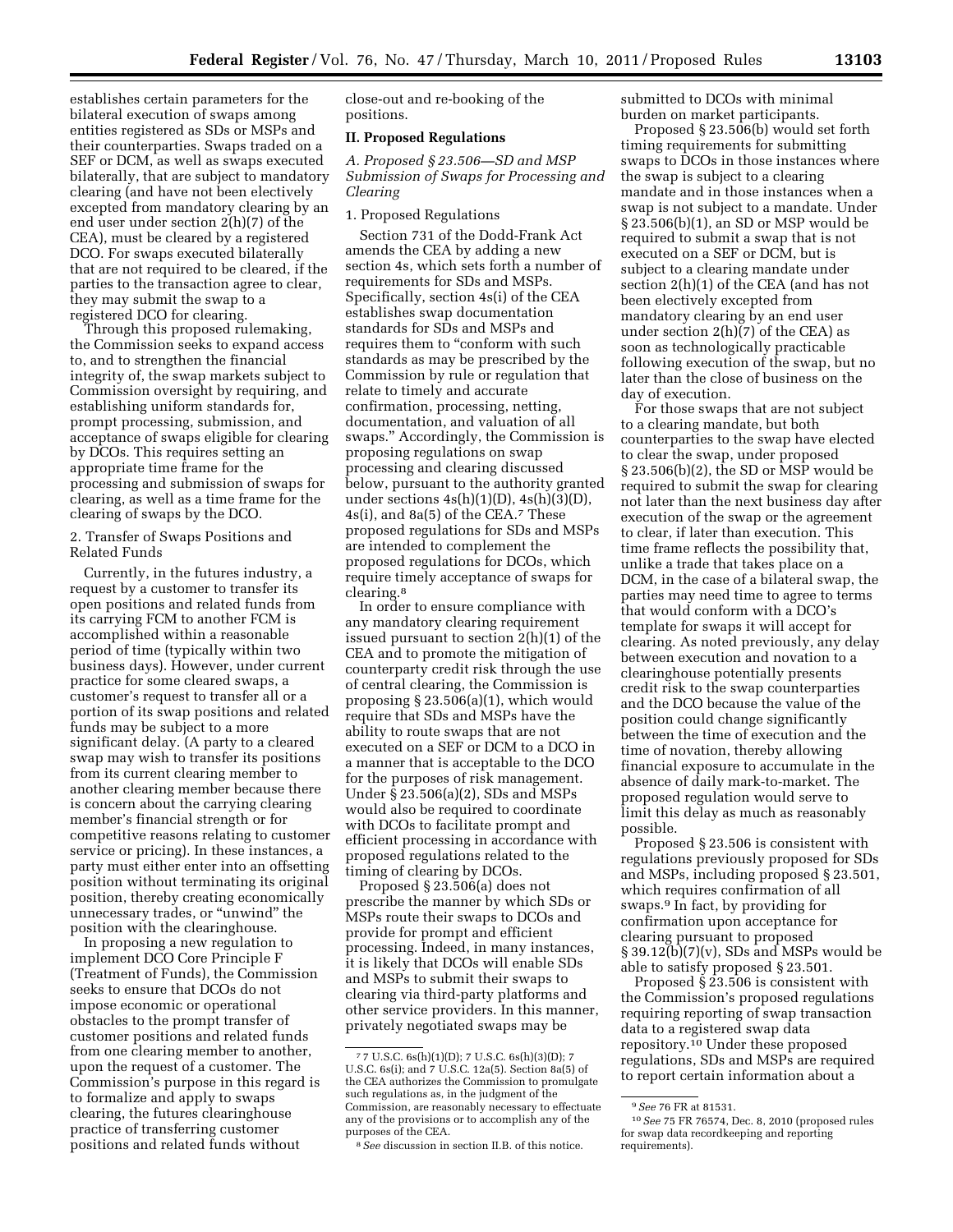swap that is not executed on a SEF or DCM to a registered swap data repository ''promptly following verification of the primary economic terms by the counterparties with each other at or immediately following execution of the swap, but in no event later than: 30 minutes after execution of the swap if verification of primary economic terms occurs electronically; or 24 hours after execution of a swap if verification of primary economic terms does not occur electronically."<sup>11</sup> One of the ''primary economic terms'' required to be reported under such proposed regulations is an indication of whether or not the swap will be cleared by a DCO.12

The proposed regulation also is consistent with the Commission's proposed regulations requiring real-time public reporting of swap transaction and pricing data.13 Under these proposed regulations, SDs and MSPs are required to report certain information about a swap that is not executed on a SEF or DCM to a registered swap data repository that accepts and publicly disseminates swap transaction and pricing data, as soon as technologically practicable following execution of such swap.14 The information required to be reported under the proposed regulations includes an indication of whether or not a swap is cleared by a DCO.15

### 2. Solicitation of Comments

The Commission solicits comment on all aspects of the proposed § 23.506. It further requests responses to the following specific questions: Should the regulations specify how an SD or MSP must ensure that it has the capacity to route swaps to a DCO? Are there any systemic obstacles to the DCO, SD, and MSP coordination required under the proposed regulation?

Are the proposed time frames in § 23.506(b) appropriate? Are they operationally feasible? What is the operational feasibility of same-day clearing for swaps executed bilaterally that are required to be cleared and those that will not be required to be cleared? The Commission further requests comment on the use of the phrase ''as soon as technologically practicable.''

14Proposed § 43.3(a)(3), 75 FR at 76172.

## *B. Proposed § 39.12—Acceptance and Clearing of Swaps by a DCO*

1. Recently Proposed Product Eligibility Standards Under Core Principle C

Core Principle C requires each DCO to establish ''appropriate standards for determining the eligibility of agreements, contracts, or transactions submitted to the [DCO] for clearing."  $^{\rm 16}$ The Commission has previously proposed § 39.12(b) to implement this provision,17 pursuant to its rulemaking authority under sections 5b(c)(2)(A) and 8a(5) of the CEA.18

As previously published for public notice and comment, proposed § 39.12(b)(1) would require a DCO to establish appropriate requirements for determining the eligibility of agreements, contracts, or transactions submitted to the DCO for clearing, taking into account the DCO's ability to manage the risks associated with such agreements, contracts, or transactions.19 Proposed § 39.12(b)(2) would codify the requirements of section 2(h)(1)(B) of the CEA regarding a DCO's offset of economically equivalent swaps.20 Proposed § 39.12(b)(3) would require a DCO to select contract unit sizes that maximize liquidity, open access, and risk management.21 Finally, proposed § 39.12(b)(4) would require each DCO that clears swaps to have rules stating that upon acceptance of a swap by the DCO for clearing, (i) the original swap is extinguished, (ii) it is replaced by equal and opposite swaps between clearing members and the DCO, (iii) all terms of the cleared swaps must conform to templates established under DCO rules, and (iv) if a swap is cleared by a clearing member on behalf of a customer, all terms of the swap, as carried in the customer account on the books of the clearing member, must conform to the terms of the cleared swap established under the DCO's rules.22

20 *Id.* Section 2(h)(1)(B) of the CEA, 7 U.S.C. 2(h)(1)(B), requires a DCO to adopt rules providing that all swaps with the same terms and conditions submitted to the DCO for clearing are economically equivalent within the DCO and may be offset with each other within the DCO. Section 2(h)(1)(B) further requires a DCO to provide for nondiscriminatory clearing of a swap executed bilaterally or on or subject to the rules of an unaffiliated SEF or DCM.

22 *Id.* 

2. Re-Proposed and Newly Proposed Regulations

To refine and supplement the previously proposed regulations implementing Core Principle C, the Commission is (1) re-proposing § 39.12(b)(2) to clarify the role of a DCO in establishing the terms and conditions for swaps that it accepts for clearing; 23 (2) proposing a new  $\S$  39.12(b)(4) that would prohibit a DCO from refusing to clear a product where neither party to the original contract, agreement, or transaction is a clearing member; (3) reproposing § 39.12(b)(3) (renumbered as § 39.12(b)(5)) to clarify a DCO's role and objectives in selecting contract units for clearing purposes that are smaller than the contract units in which trades submitted for clearing were executed; and (4) proposing a new § 39.12(b)(7) that would clarify the timing of the actions described in previously proposed §§ 39.12(b)(4)(i) and (ii) (renumbered as paragraph (b)(6)), *i.e.,*  requirements that upon acceptance of a swap by the DCO for clearing, (i) the original swap is extinguished and (ii) it is replaced by equal and opposite swaps between clearing members and the DCO.

### (a) Section 39.12(b)(2)

As previously proposed, § 39.12(b)(2) required a DCO to ''adopt rules providing that all swaps with the same terms and conditions submitted to the derivatives clearing organization for clearing are economically equivalent within the derivatives clearing organization and may be offset with each other within the derivatives clearing organization."<sup>24</sup> It also required that a DCO provide for nondiscriminatory clearing of a swap executed bilaterally or on or subject to the rules of an unaffiliated SEF or DCM.25

The Commission is proposing to revise the first provision of § 39.12(b)(2) to clarify that a DCO must adopt rules to establish templates for the terms and conditions of swaps that it will clear. Accordingly, the proposed provision now reads: ''A derivatives clearing organization shall adopt rules providing that all swaps with the same terms and conditions, as defined by templates established under derivatives clearing organization rules, submitted to the derivatives clearing organization for

<sup>11</sup>Proposed § 45.3(a)(1)(iii)(A), 75 FR at 76600.

<sup>12</sup>Proposed § 45.1(q)(20), 75 FR at 76598.

<sup>13</sup>*See* 75 FR 76140, Dec. 7, 2010 (proposed rules for real-time public reporting of swap transaction data).

<sup>15</sup>Proposed § 43.4 and Appendix A to part 43, 75 FR at 76174 and 76177.

 $16$  Section  $5b(c)(2)(C)(i)(II)$  of the CEA; 7 U.S.C. 7a–1(c)(2)(C)(i)(II).

<sup>17</sup>*See* 76 FR 3698.

<sup>18</sup> 7 U.S.C. 7a–1(c)(2)(A); and 7 U.S.C. 12a(5). 19*See* 76 FR at 3720.

<sup>21</sup>*See* 76 FR at 3720.

<sup>23</sup>To provide additional clarity regarding open access to clearing, the Commission is proposing to renumber the second sentence of proposed § 39.12(b)(2) as § 39.12(b)(3) and to insert a new paragraph (b)(4). Accordingly, proposed paragraphs  $(b)(3)$  and  $(b)(4)$  would be renumbered as paragraphs (b)(5) and (b)(6), respectively.

<sup>24</sup>*See* 76 FR at 3720.

<sup>25</sup> *Id.*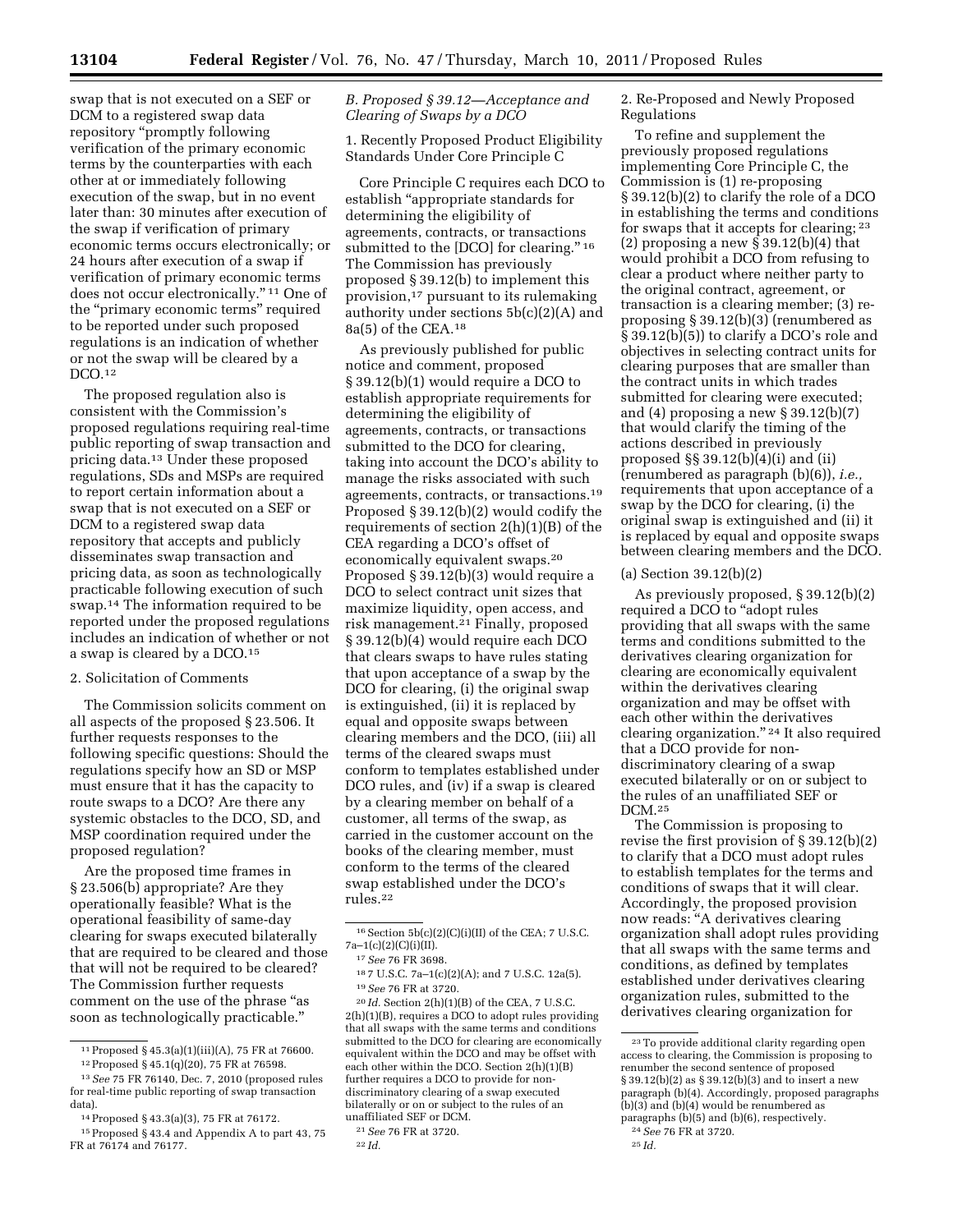clearing are economically equivalent within the derivatives clearing organization and may be offset with each other within the derivatives clearing organization.''

As noted above, the second provision of previously proposed § 39.12(b)(2) would be unchanged, and would be renumbered as § 39.12(b)(3).

# (b) Section 39.12(b)(4)

Some clearinghouses have indicated that they intend to require that, for a transaction to be eligible for clearing, one of the executing parties must be a clearing member. This has the effect of preventing trades between two parties who are not clearing members from being cleared. Such a restriction of open access serves no apparent risk management purpose and operates to keep certain trades out of the clearing process and to constrain liquidity for cleared trades. Moreover, such restrictions also may raise competitive issues under Core Principle N (Antitrust Considerations).26

Accordingly, the Commission is proposing new § 39.12(b)(4) to prohibit a DCO from refusing to clear a product where neither party to the original contract, agreement, or transaction is a clearing member. The Commission notes that parties that are not clearing members would still have to submit their bilateral trades for clearing through a clearing member of the DCO.

### (c) Section 39.12(b)(5)

The Commission previously proposed § 39.12(b)(3), now proposed to be renumbered at § 39.12(b)(5), which would require a DCO to ''select contract unit sizes that maximize liquidity, open access, and risk management.'' 27 To the extent appropriate to further these objectives, a DCO would be further required to select contract units for clearing purposes that are smaller than the contract units in which trades submitted for clearing were executed.<sup>28</sup> The purpose of this provision is to require the DCO to split a cleared swap into smaller units in order to promote liquidity by permitting more parties to trade the product, to facilitate open access by permitting more clearing members to clear the product, and to aid risk management by enabling a DCO, in the event of a default, to have more

potential counterparties to take on positions during a liquidation.

The Commission is now proposing to expand its description of the actions to be undertaken by the DCO and the objectives to be served. Accordingly, the Commission proposes that the introductory sentence of § 39.12(b)(5) read as follows: ''A derivatives clearing organization shall select contract unit sizes and other terms and conditions that maximize liquidity, facilitate transparency in pricing, promote open access, and allow for effective risk management.'' This would clarify that, in establishing product templates under its rules, the DCO is required to select other terms and conditions in addition to unit size, such as termination or maturity period, settlement features, and cash flow conventions, to facilitate price transparency in addition to liquidity, open access, and risk management.

## (d) Section 39.12(b)(7)

Proposed § 39.12(b)(7)(i) would establish general standards for the adoption of rules that establish a time frame for clearing. The DCO would have to coordinate with each SEF and DCM that lists for trading a product that is cleared by the DCO, in developing rules and procedures to facilitate prompt and efficient processing of all contracts, agreements, and transactions submitted to the DCO for clearing.

For prompt and efficient clearing to occur, the rules, procedures, and operational systems of the trading platform and the clearinghouse must mesh. Vertically integrated trading and clearing systems currently process high volumes of transactions quickly and efficiently. The Commission believes that trading platforms and DCOs under separate control should be able to coordinate with one another to achieve similar results. The Commission also recognizes that there may be issues of connectivity between and among trading platforms and clearinghouses. The Commission requests comment on how best to facilitate the development of infrastructure, systems, and procedures to address these issues.

Proposed paragraph (ii) would require a DCO to have rules that provide that the DCO will accept for clearing, immediately upon execution, all contracts, agreements, and transactions that are listed for clearing by the DCO and (A) that are entered into on or subject to the rules of a SEF or DCM; (B) for which the executing parties have clearing arrangements in place with clearing members of the DCO; and (C) for which the executing parties identify the DCO as the intended clearinghouse.

Rules, procedures, and operational systems along these lines currently work well for many exchange-traded futures. Similar requirements could be applied across multiple exchanges and clearinghouses for swaps. The parties would need to have clearing arrangements in place with clearing members in advance of execution. In cases where more than one DCO offered clearing services, the parties also would need to specify in advance where the trade should be sent for clearing.

Proposed paragraph (iii), which governs swaps subject to mandatory clearing, would require a DCO to have rules that provide that the DCO will accept for clearing, upon submission, all contracts, agreements, and transactions that are listed for clearing by the DCO and (A) That are not executed on or subject to the rules of a SEF or DCM; (B) that are subject to mandatory clearing pursuant to section 2(h) of the CEA; (C) that are submitted by the parties to the DCO, in accordance with § 23.506 of the Commission's regulations; (D) for which the executing parties have clearing arrangements in place with clearing members of the DCO; and (E) for which the executing parties identify the DCO as the intended clearinghouse.

Proposed paragraph (iv) would provide for a longer time frame for clearing swaps not executed on or subject to the rules of a SEF or DCM and not subject to mandatory clearing. It would require a DCO to have rules that provide that the DCO will process for clearing, no later than the close of business on the day of submission to the DCO, all swaps that are listed for clearing by the DCO and (A) that are not executed on a SEF or a DCM; (B) that are not subject to mandatory clearing pursuant to section 2(h) of the CEA; (C) that are submitted by the parties to the DCO in accordance with proposed § 23.506; (D) for which the executing parties have clearing arrangements in place with clearing members of the DCO; and (E) for which the executing parties identify the DCO as the intended clearinghouse.

Because the execution of bilateral trades might not be automated and because the parties to a trade might not decide that they want to clear the trade until some time after execution, immediate clearing might not be feasible. However, a DCO should provide sufficient clarity about its participant and product eligibility requirements to enable swap counterparties to determine whether a bilateral trade would be acceptable to be cleared within one day of submission.

Proposed  $\S 39.12(b)(7)(v)$  would require that DCOs accepting a swap for

<sup>26</sup>*See* Section 5b(c)(2)(N) of the CEA, which provides that ''Unless necessary or appropriate to achieve the purposes of this Act, a derivatives clearing organization shall not—

<sup>(</sup>i) Adopt any rule or take any action that results in any unreasonable restraint of trade; or

<sup>(</sup>ii) Impose any material anticompetitive burden.'' 27*See* 76 FR at 3720.

<sup>28</sup> *Id.*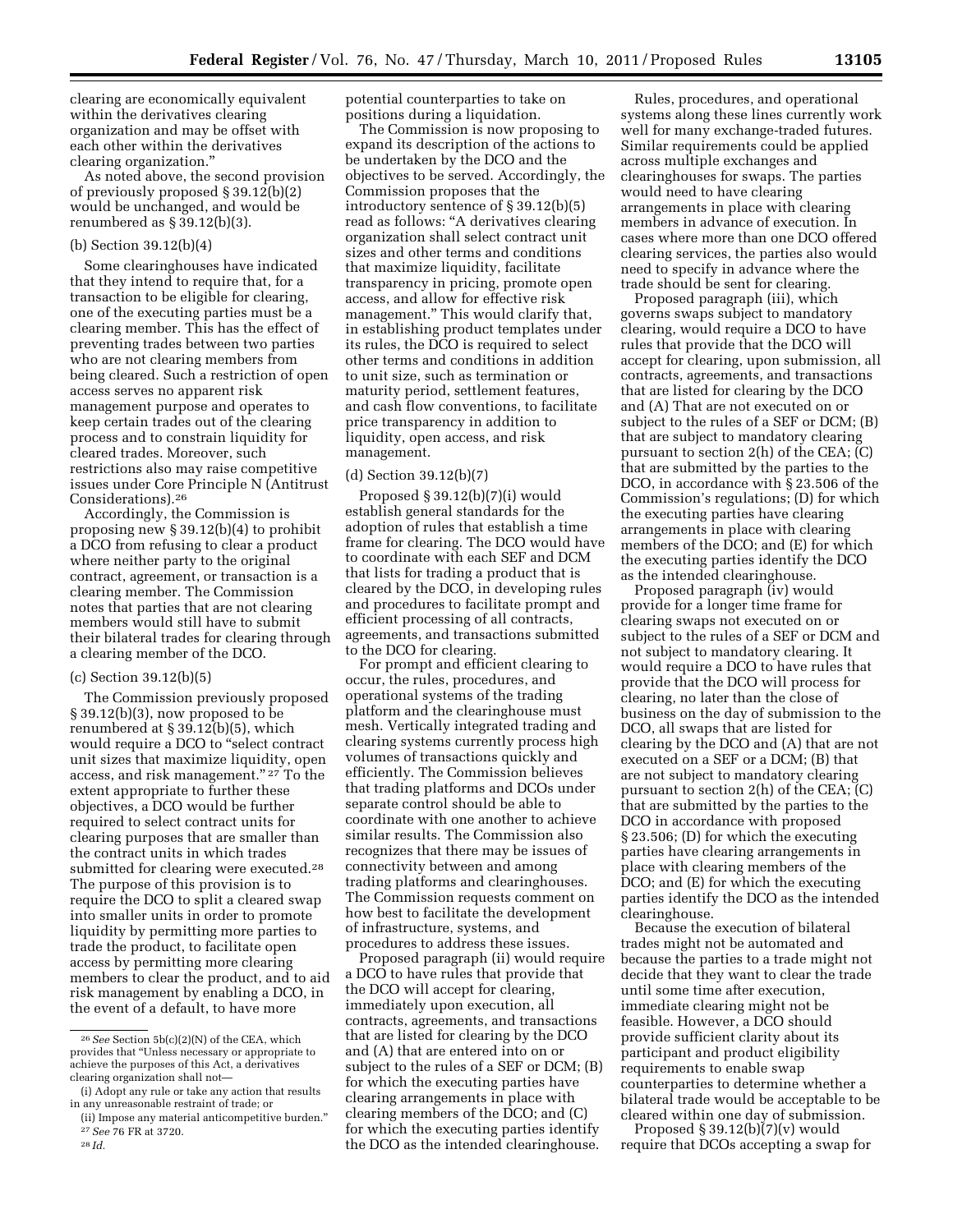clearing provide the counterparties with a definitive written record of the terms of their agreement, which will serve as a confirmation of the swap. This requirement would facilitate the timely processing and confirmation of swaps not executed on a SEF or DCM by allowing parties to confirm their transaction by submitting it to a DCO for clearing. Swaps executed on a SEF or DCM are confirmed upon execution.29 In other regulations proposed by the Commission, a swap confirmation is defined as the consummation (electronically or otherwise) of legally binding documentation (electronic or otherwise) that memorializes the agreement of the counterparties to all of the terms of a swap.30 By providing for confirmation upon acceptance for clearing, SDs and MSPs would be able to satisfy proposed § 23.501, which requires timely confirmation of all swaps.

(e) Proposed §§ 37.702 and 38.601— Reciprocal Requirements for SEFs and DCMs

In connection with proposing that a DCO coordinate the development of rules and procedures with each SEF and DCM that lists for trading a product that is cleared by the DCO, the Commission is re-proposing certain amendments to parts 37 and 38 of the Commission's regulations to include reciprocal coordination obligations for SEFs and DCMs.

The Commission previously proposed §§ 37.700 to 703 to implement SEF Core Principle 7 (Financial Integrity of Transactions), pursuant to its rulemaking authority under sections 5h(h) and 8a(5) of the CEA.31 Core Principle 7 requires a SEF to "establish and enforce rules and procedures for ensuring the financial integrity of swaps entered on or through the facilities of the swap execution facility, including the clearing and settlement of the swaps pursuant to section 2(h)(1) [of the CEA]."<sup>32</sup> As previously proposed, § 37.702(b) would require a SEF to provide for the financial integrity of its transactions cleared by a DCO by ensuring that the SEF has the capacity to route transactions to the DCO in a manner acceptable to the DCO for purposes of risk management.33 In this

29*See* 76 FR at 1240.

notice, the Commission proposes to renumber previously proposed § 37.702(b) as paragraph (b)(1) and add a new paragraph (b)(2) to require the SEF to additionally provide for the financial integrity of cleared transactions by coordinating with each DCO to which it submits transactions for clearing, in the development of rules and procedures to facilitate prompt and efficient transaction processing in accordance with the requirements of § 39.12(b)(7) of the Commission's regulations.

Similarly, the Commission previously proposed §§ 38.600 to 607 to implement DCM Core Principle 11 (Financial Integrity of Transactions) pursuant to its rulemaking authority under sections 5(d)(1) and 8a(5) of the CEA.34 Core Principle 11 requires a DCM to ''establish and enforce—(A) rules and procedures for ensuring the financial integrity of transactions entered into on or through the facilities of the contract market (including the clearance and settlement of the transactions with a derivatives clearing organization); and (B) rules to ensure—(i) the financial integrity of any—(I) futures commission merchant; and (II) introducing broker; and (ii) the protection of customer funds.'' 35 As previously proposed, § 38.601 would require that transactions executed on or through a DCM, other than transactions in security futures products, must be cleared through a registered DCO in accordance with the provisions of part 39 of the Commission's regulations.36 In this notice, the Commission proposes to renumber this provision as paragraph (a) of proposed § 38.601 and add a new paragraph (b) to specifically require the DCM to coordinate with each DCO to which it submits transactions for clearing, in the development of DCO rules and procedures to facilitate prompt and efficient transaction processing in accordance with the requirements of § 39.12(b)(7) of the Commission's regulations.

## 3. Solicitation of Comments

The Commission solicits comment on all aspects of the proposed regulations. It further requests responses to the following specific questions: Are there any systemic or legal obstacles to the DCO, SEF, and DCM coordination required under the proposed regulation? Are the proposed time frames appropriate? Are they operationally feasible? More specifically, for futures traded on a DCM, rules and procedures are in place under which bunched orders are accepted for clearing immediately upon execution, with allocation to individual customer accounts occurring before the end of the day. Are similar procedures operationally feasible for swaps executed as block trades? What amount of time is necessary for asset managers to allocate block trades to the individual entities on whose behalf they manage money, prior to the allocated trades being sent to clearing (i.e. end of day, two hours, etc.)? Should the submission of block trades to a DCO be treated differently than other trades executed on or subject to the rules of a SEF or DCM? What is the operational feasibility of same-day clearing for bilateral swaps that are not required to be cleared?

### *C. Proposed § 39.15—Transfer of Customer Positions and Related Funds*

1. Recently Proposed Treatment of Funds Standards Under Core Principle F

Core Principle F, as amended by the Dodd-Frank Act,37 requires a DCO to: (a) Establish standards and procedures that are designed to protect and ensure the safety of its clearing members' funds and assets; (b) hold such funds and assets in a manner by which to minimize the risk of loss or of delay in the DCO's access to the assets and funds; and (c) only invest such funds and assets in instruments with minimal credit, market, and liquidity risks.38 The Commission has proposed § 39.15 to establish standards for compliance with Core Principle F.39

## 2. Newly-Proposed Regulations

To supplement the previously proposed regulations implementing Core Principle F, the Commission is proposing a new § 39.15(d) to require a DCO to facilitate the prompt transfer of customer positions from one clearing member of the DCO to another clearing member of the DCO.40

Efficient and complete portability of customer positions and the funds

<sup>30</sup>*See* 75 FR 76140; and 75 FR 76574.

<sup>31</sup>*See* 76 FR 1214; 7 U.S.C. 7b–3(h); and 7 U.S.C. 12a(5).

<sup>32</sup>Section 5h(f)(7) of the CEA, 7 U.S.C. 7b–3(f)(7). 33*See* 76 FR at 1248. Section 37.702(b), as originally proposed, referred to "ongoing" risk management. In renumbering and re-proposing this provision herein, the Commission is deleting the term ''ongoing'' because it is superfluous and could

create confusion when read in conjunction with other Commission regulations that refer to "risk management.'' *See, e.g.,* proposed § 39.13 relating to risk management for DCOs, 76 FR at 3720.

<sup>34</sup>*See* 75 FR 80572; 7 U.S.C. 7(d)(1); and 7.U.S.C. 12a(5).

<sup>35</sup>Section 5(d)(11) of the CEA, 7 U.S.C. 7(d)(11). 36*See* 75 FR at 80618.

<sup>37</sup>Section 5b(c)(2)(F) of the CEA; 7 U.S.C. 7a– 1(c)(2)(F) (Core Principle F).

<sup>38</sup>Prior to amendment by the Dodd-Frank Act, Core Principle F provided that ''[t]he applicant shall have standards and procedures designed to protect and ensure the safety of member and participant funds.''

<sup>39</sup>*See* 76 FR at 3723.

<sup>40</sup> In connection with the proposed addition of new paragraph (d), the Commission also proposes to renumber previously proposed paragraph (d) as paragraph (e).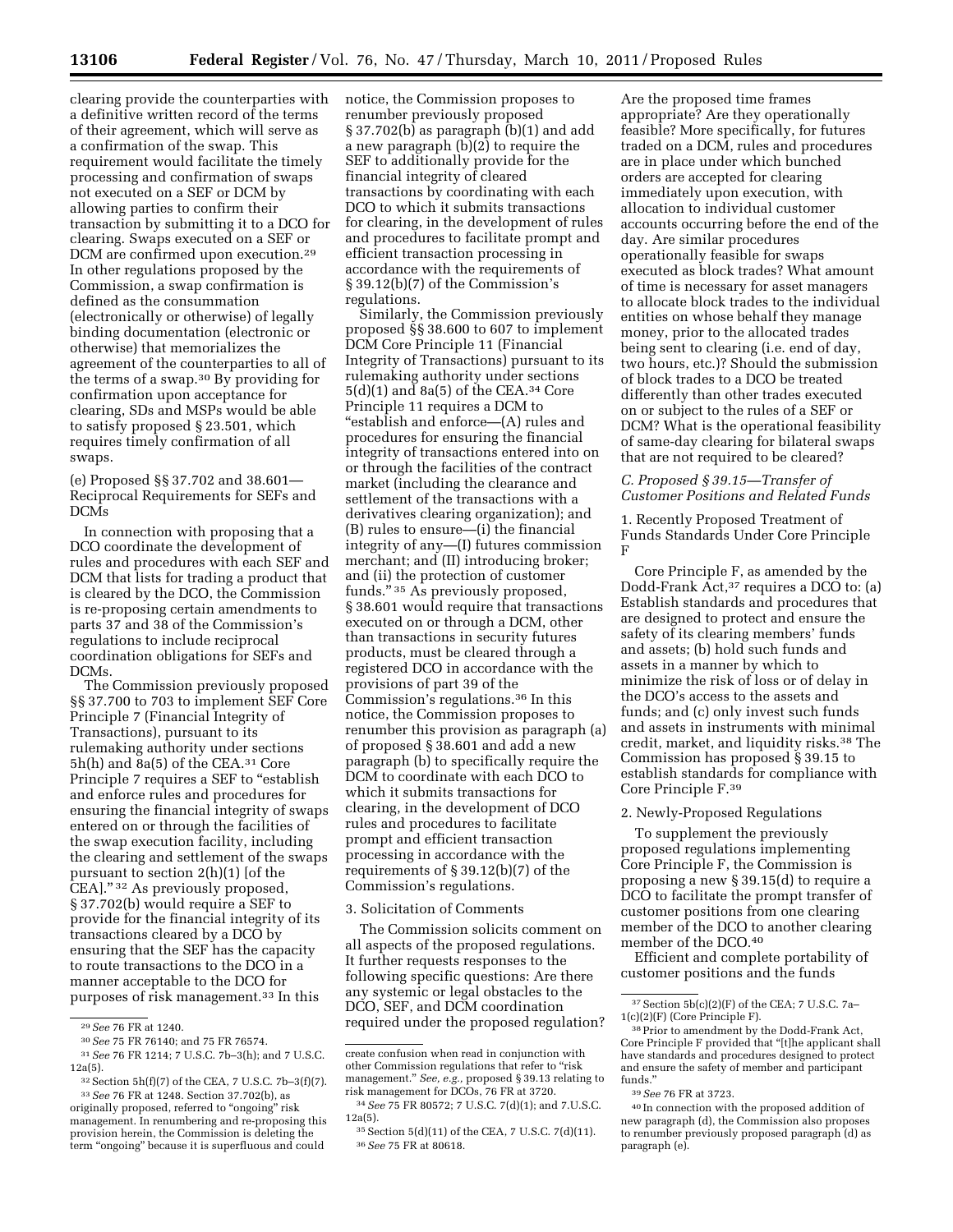related to those positions is important in be included in § 39.15(d) because as both pre-default and post-default scenarios. A DCO should therefore structure its portability arrangements in a way that facilitates the prompt and efficient transfer of all or a portion of a customer's positions and funds from one clearing member to one or more other clearing members. A DCO's rules and procedures should require clearing

members to facilitate the transfer of customer positions and funds upon the customer's request, subject to any notice or other contractual requirements.

Proposed § 39.15(d) would require a DCO to have rules providing that, upon the request of a customer and subject to the consent of the receiving clearing member, the DCO will promptly transfer all or a portion of such customer's portfolio of positions and related funds from the carrying clearing member of the DCO to another clearing member of the DCO, without requiring the closeout and re-booking of the positions prior to the requested transfer. The term "promptly," as used in this provision is intended to mean as soon as possible and within a reasonable period of time. Based on current futures industry standards, this time frame is typically no more than two business days. The requirement that a DCO not require close-out and re-booking of positions eliminates a source of unnecessary delay and market disruption, and conforms with current futures industry practice.41 The Commission is unaware of any reason that the transfer of cleared swaps positions cannot be accomplished by means of the same process that has been used for futures positions.

## 3. Solicitation of Comments

The Commission requests comment on whether the use of the term ''promptly'' provides adequate guidance or whether another descriptive term or phrase, such as ''within a reasonable period of time" or "as soon as practicable'' would better convey the intended meaning. The Commission is not proposing that a specific time frame

technology evolves, it is likely that the transfer of customer positions and related funds can be accomplished more quickly and with greater operational efficiency. The Commission requests comment on the proposed time frame and possible alternative standards that could be applied.

As noted above, the Commission believes that the transfer of cleared customer swap positions can be processed in the same manner as futures positions. The Commission requests comment on whether there are distinctions between futures and cleared swaps positions that would require a different type of processing such that the cleared swaps positions would have to be closed out and re-booked prior to transfer from the carrying clearing member to another clearing member.

The proposed regulation places an obligation on the DCO to promptly transfer customer positions and related funds, and the Commission requests comment on whether the regulation also should require that a DCO adopt rules that would require its clearing members to facilitate prompt transfer of customer accounts.

### **III. Related Matters**

### *A. Regulatory Flexibility Act*

1. Swap Dealers and Major Swap Participants

The Regulatory Flexibility Act (RFA) requires that agencies consider whether the regulations they propose will have a significant economic impact on a substantial number of small entities.42 The Commission previously has established certain definitions of ''small entities'' to be used in evaluating the impact of its regulations on small entities in accordance with the RFA.43 The proposed regulations would affect SDs and MSPs.

SDs and MSPs are new categories of registrants. Accordingly, the Commission has not previously addressed the question of whether such persons are, in fact, small entities for purposes of the RFA. The Commission previously has determined, however, that futures commission merchants (FCMs) should not be considered to be small entities for purposes of the RFA.<sup>44</sup> The Commission's determination was based, in part, upon the obligation of FCMs to meet the minimum financial requirements established by the Commission to enhance the protection of customers' segregated funds and

protect the financial condition of FCMs generally.45 Like FCMs, SDs will be subject to minimum capital and margin requirements and are expected to comprise the largest global financial firms. The Commission is required to exempt from SD registration any entities that engage in a de minimis level of swaps dealing in connection with transactions with or on behalf of customers. The Commission anticipates that this exemption would tend to exclude small entities from registration. Accordingly, for purposes of the RFA for this rulemaking, the Commission is hereby proposing that SDs not be considered ''small entities'' for essentially the same reasons that FCMs have previously been determined not to be small entities and in light of the exemption from the definition of SD for those engaging in a de minimis level of swap dealing.

The Commission also has previously determined that large traders are not "small entities" for RFA purposes.<sup>46</sup> In that determination, the Commission considered that a large trading position was indicative of the size of the business. MSPs, by statutory definition, maintain substantial positions in swaps or maintain outstanding swap positions that create substantial counterparty exposure that could have serious adverse effects on the financial stability of the United States banking system or financial markets. Accordingly, for purposes of the RFA for this rulemaking, the Commission is hereby proposing that MSPs not be considered ''small entities'' for essentially the same reasons that large traders have previously been determined not to be small entities.

Moreover, the Commission is carrying out Congressional mandates by proposing this regulation. Specifically, the Commission is proposing these regulations to comply with the Dodd-Frank Act, the aim of which is to reduce systemic risk presented by SDs and MSPs through comprehensive regulation. The Commission does not believe that there are regulatory alternatives to those being proposed that would be consistent with the statutory mandate. Accordingly, the Chairman, on behalf of the Commission, hereby certifies pursuant to 5 U.S.C. 605(b) that the proposed regulations will not have a significant economic impact on a substantial number of small entities.

The Commission invites the public to comment on whether SDs and MSPs should be considered small entities for purposes of the RFA.

<sup>41</sup>*See, e.g.,* National Futures Association Rule 2– 27 ''Transfer of Customer Accounts'' (requiring that in response to a customer's request to transfer its account, the carrying member must confirm the account balances and positions to the receiving member and then effect the requested transfer); and Chicago Mercantile Exchange Rule 853 ''Transfer of Trades'' (permitting existing trades to be transferred either on the books of a clearing member or from one clearing member to another clearing member provided 1. the transfer merely constitutes a change from one account to another account where the underlying beneficial ownership in the accounts remains the same; or 2. an error has been made in the clearing of a trade and the error is discovered and the transfer is completed within two business days after the trade date).

<sup>42</sup> 5 U.S.C. 601 *et seq.* 

<sup>43</sup> 47 FR 18618, Apr. 30, 1982.

<sup>44</sup> *Id.* at 18619.

<sup>45</sup> *Id.* 

<sup>46</sup> *Id.* at 18620.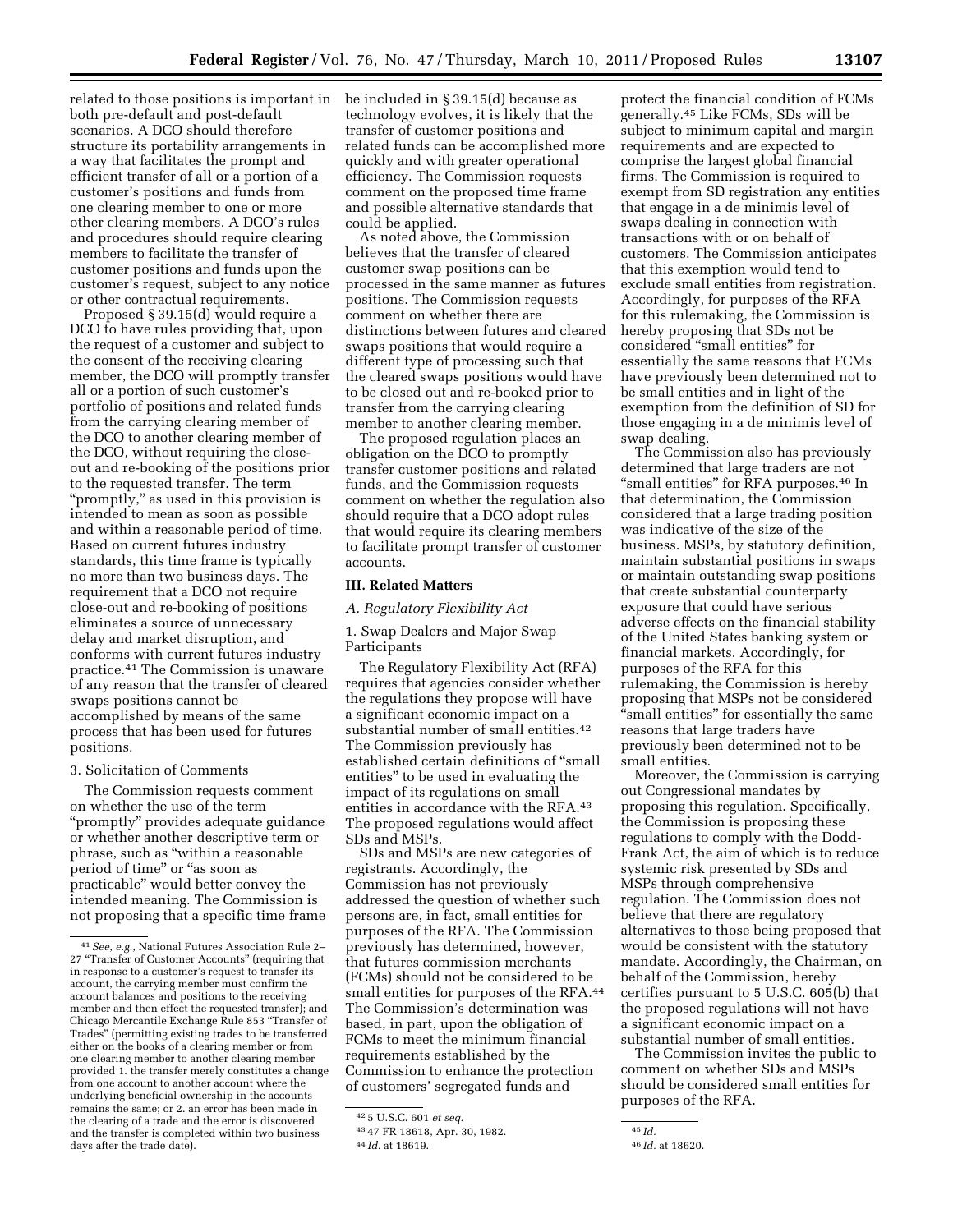### 2. Swap Execution Facilities

As noted above, the RFA requires that agencies consider whether the regulations they propose will have a significant economic impact on a substantial number of small entities. The Commission previously has established certain definitions of ''small entities'' to be used in evaluating the impact of its regulations on small entities in accordance with the RFA.

The regulations adopted herein will affect SEFs. While SEFs are new entities to be regulated by the Commission pursuant to the Dodd-Frank Act, in a recent rulemaking proposal,<sup>47</sup> the Commission proposed that SEFs should not be considered as small entities for the purpose of the RFA. The Dodd-Frank Act defines a SEF to mean ''a trading system or platform in which multiple participants have the ability to execute or trade swaps by accepting bids and offers made by multiple participants in the facility or system, through any means of interstate commerce, including any trading facility, that—(A) facilitates the execution of swaps between persons; and (B) is not a designated contract market.'' 48

In such rulemaking, the Commission proposed that SEFs not be considered to be ''small entities'' for essentially the same reasons that DCMs and DCOs have previously been determined not to be small entities. These reasons include the fact that the Commission designates a DCM or registers a DCO only when it meets specific criteria including the expenditure of sufficient resources to establish and maintain adequate selfregulatory programs. Likewise, the Commission will register an entity as a SEF only after it has met specific criteria including the expenditure of sufficient resources to establish and maintain an adequate self-regulatory program.49 Once registered, a SEF will be required to comply with the additional requirements set forth in the final form of the proposed Part 37 rulemaking.50 Under such rulemaking, the Commission proposed that SEFs should also not be considered small entities based on, among other things, the central role SEFs will play in the national regulatory scheme overseeing the trading of swaps.51 Not only will

SEFs play a vital role in the national economy, but they will be subject to Commission oversight with statutory duties to enforce the regulations adopted by their own governing bodies.

Accordingly, the Commission does not expect the regulations, as proposed herein, to have a significant economic impact on a substantial number of small entities. Therefore, the Chairman, on behalf of the Commission, hereby certifies, pursuant to 5 U.S.C. 605(b), that the proposed regulations will not have a significant economic impact on a substantial number of small entities.

The Commission invites the public to comment on whether SEFs should be considered small entities for purposes of the RFA.

## 3. Designated Contract Markets and Derivatives Clearing Organizations

The regulations proposed by the Commission will affect DCMs and DCOs (some of which will be designated as systemically important DCOs). As noted above, the Commission has previously established certain definitions of ''small entities'' to be used by the Commission in evaluating the impact of its regulations on small entities in accordance with the RFA. The Commission has previously determined that DCMs and DCOs are not small entities for the purpose of the RFA.52 Accordingly, the Chairman, on behalf of the Commission, hereby certifies pursuant to 5 U.S.C. 605(b) that the proposed regulations will not have a significant economic impact on a substantial number of small entities.

## *B. Paperwork Reduction Act*

The Paperwork Reduction Act (PRA) 53 imposes certain requirements on Federal agencies in connection with their conducting or sponsoring any collection of information as defined by the PRA. Under the PRA, an agency may not conduct or sponsor, and a person is not required to respond to, a collection of information unless it displays a currently valid control number from the Office of Management and Budget (OMB). The Commission believes that these proposed regulations will not impose any new information collection requirements that require approval of OMB under the PRA.

### *C. Cost-Benefit Analysis*

Section 15(a) of the CEA requires the Commission to consider the costs and benefits of its actions before issuing a rulemaking under the CEA. By its terms,

Section 15(a) does not require the Commission to quantify the costs and benefits of a regulation or to determine whether the benefits of the rulemaking outweigh its costs; rather, it requires that the Commission "consider" the costs and benefits of its action.

Section 15(a) further specifies that the costs and benefits shall be evaluated in light of five broad areas of market and public concern: (1) Protection of market participants and the public; (2) efficiency, competitiveness, and financial integrity of futures markets; (3) price discovery; (4) sound risk management practices; and (5) other public interest considerations. The Commission may in its discretion give greater weight to any one of the five enumerated areas and could in its discretion determine that, notwithstanding its costs, a particular regulation is necessary or appropriate to protect the public interest or to effectuate any of the provisions or to accomplish any of the purposes of the CEA.

*Summary of proposed requirements.*  The proposed regulations would establish the time frame for SDs, MSPs, FCMs, DCMs, and SEFs to submit contracts, agreements, or transactions to a DCO for clearing. The proposed regulations would implement new section 4s(i) of the CEA by establishing standards for SDs and MSPs related to the timely processing and clearing of swaps. The proposed regulations also would implement SEF Core Principle 7 (Financial Integrity of Transactions) and DCM Core Principle 11 (Financial Integrity of Transactions), requiring coordination with DCOs in the development of rules and procedures to facilitate clearing. Additionally, the proposed regulations would facilitate compliance with DCO Core Principle C (Participant and Product Eligibility) in connection with the prompt and efficient processing of all contracts, agreements, and transactions submitted for clearing. Finally, the proposed regulations would implement DCO Core Principle F (Treatment of Funds), requiring a DCO, upon customer request, to promptly transfer customer positions and related funds from one clearing member to another, without requiring the close-out and re-booking of the positions.

*Costs.* The Commission has determined that the costs borne by SDs, MSPs, FCMs, SEFs, DCMs, and DCOs to implement the new timing requirements for processing and clearing positions and for transferring customer positions and related funds, may be limited and far outweighed by the accrual of benefits to the financial system as a result of the

<sup>47</sup> 75 FR 63745–46 (Oct. 18, 2010).

<sup>48</sup>*See* section 1a(50) of the CEA. In addition, the Commission proposed regulations regarding the types of entities that must register as SEFs. *See* 76 FR 1214. The Commission does not believe that such proposals would alter its determination that a SEF is not a "small entity" for purposes of the RFA.

<sup>49</sup>*See* 76 FR 1214. 50 *Id.* 

<sup>51</sup> *Id.* at 1235.

<sup>52</sup>*See* 47 FR 18618, 18621, Apr. 30, 1982 (DCM determination); 66 FR 45605, 45609, Aug. 29, 2001 (DCO determination).

<sup>53</sup> 44 U.S.C. 3501 *et seq.*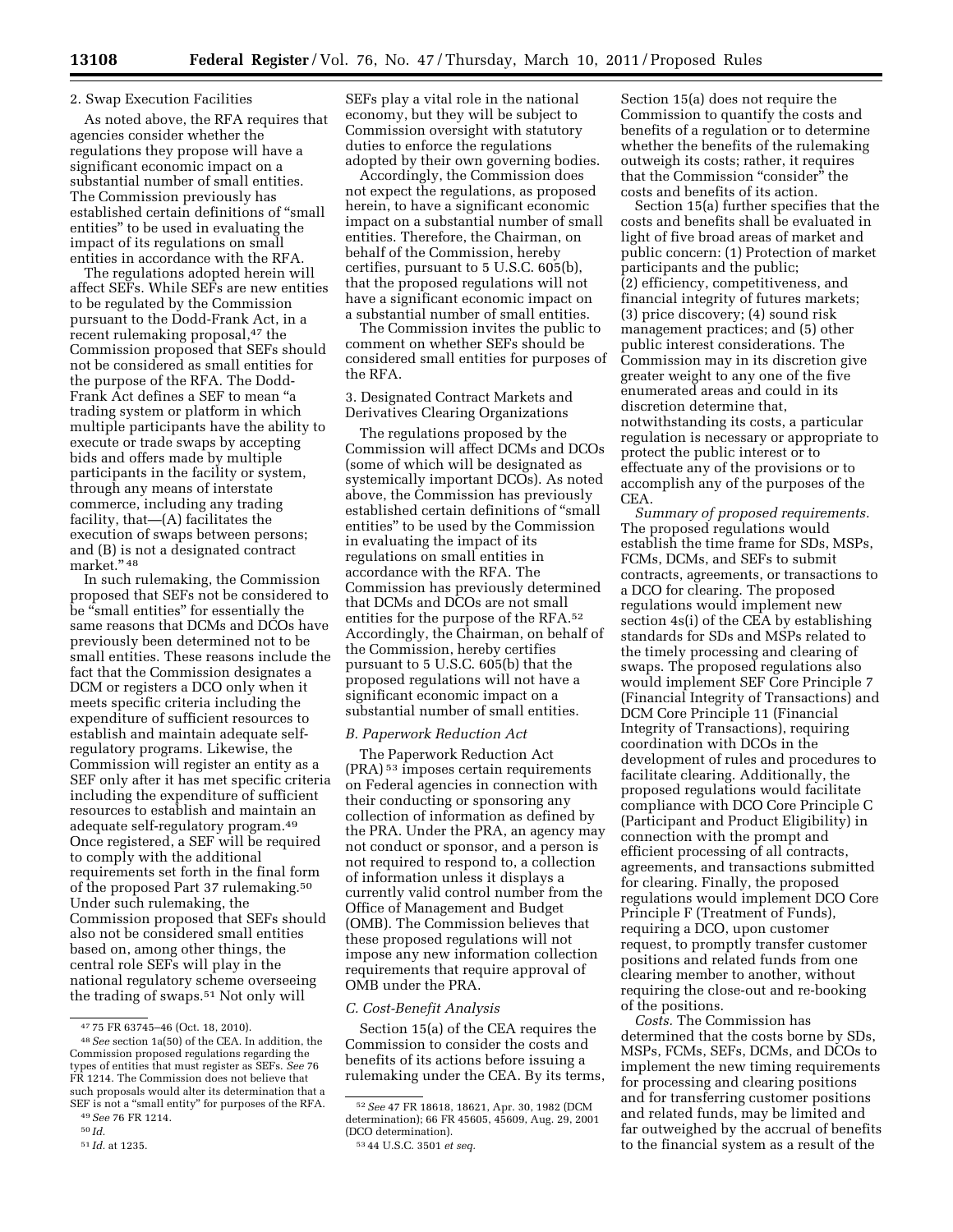regulations' implementation. Indeed, as discussed in Section I.B.2., the timely transfer of futures positions and funds is currently practiced; thus, the additional costs of similar processes for swaps may not be too significant. Rather, timely transfers of positions and funds between clearing members would reduce economic and operational obstacles. Moreover, the Commission has determined that the costs of implementing new timing requirements for clearing would not be significantly burdensome to a DCO given that immediate processing and clearing of futures contracts is the current industry standard. Furthermore, the clearing delays in the swaps market (as discussed in Sections I.B.1, above) creates a credit risk because the value of position may change between execution and novation, thereby allowing financial exposure to accumulate in the absence of daily mark-to-market, and additionally can have negative effects on liquidity and the market's price discovery function.

*Benefits.* The Commission has determined that the benefits of the proposed regulations are considerable. Through this proposed rulemaking, market access will be expanded by requiring and establishing uniform standards for, prompt processing and clearing of swaps eligible for clearing by DCOs. Other benefits of timely clearing include the promotion of centralized trading and clearing; increased financial and legal certainty; and the timely notice of information so that parties and market participants can gauge risk exposure, liquidity, and market integrity. Timely clearing increases liquidity, enhances price discovery for traders, and reduces risk to markets by informing market participants of margin concerns and whether safeguards should be triggered. Significantly, the Commission notes that these regulations would aid market participants in fully complying with Dodd-Frank's overarching mandate to promote clearing of swaps. The proposed new regulation regarding a DCO's timely transfer of swaps positions and related funds would benefit market participants by eliminating economic or operational obstacles to customer transfers between clearing members. In addition, the standardization of swaps clearing and procedures for customer account transfer will be more akin to valuable practices used in the futures market. The Commission believes it is prudent to employ similar practices in the swaps markets.

# **List of Subjects**

## *17 CFR Part 23*

Antitrust, Commodity futures, Conduct standards, Conflicts of interests, Major swap participants, Reporting and recordkeeping, Swap dealers, Swaps.

## *17 CFR Part 37*

Swaps, Swap execution facilities, Registration application, Registered entities, Reporting and recordkeeping requirements.

### *17 CFR Part 38*

Block transaction, Commodity futures, Designated contract markets, Reporting and recordkeeping requirements, Transactions off the centralized market.

### *17 CFR Part 39*

Commodity futures, Participant and product eligibility, Risk management, Swaps.

In light of the foregoing, the Commission hereby proposes to amend part 23, as proposed to be added at 75 FR 71390, November 23, 2010, and further amended at 75 FR 81530, December 28, 2010; part 37, as proposed to be revised at 76 FR 1237, January 7, 2011; part 38, as proposed to be amended at 75 FR 80606, December 22, 2010; and part 39, as proposed to be amended at 76 FR 3717, January 20, 2011, of Title 17 of the Code of Federal Regulations as follows:

# **PART 23—SWAP DEALERS AND MAJOR SWAP PARTICIPANTS**

1. The authority citation for part 23 is revised to read as follows:

**Authority:** 7 U.S.C. 1a, 2, 6, 6a, 6b, 6b–1, 6c, 6p, 6r, 6s, 6t, 9, 9a, 12, 12a, 13b, 13c, 16a, 18, 19, 21.

2. Revise the table of contents for part 23, subpart I to read as follows:

### **Subpart I—Swap Documentation**

Sec.<br>23.500

- Definitions.
- 23.501 Swap confirmation.
- Portfolio reconciliation.
- 23.503 Portfolio compression.
- 23.504 Swap trading relationship documentation.
- 23.505 End user exception documentation.
- 23.506 Swap processing and clearing.

3. Add § 23.506 to part 23, subpart I, to read as follows:

## **§ 23.506 Swap processing and clearing.**

(a) *Swap processing.* (1) Each swap dealer and major swap participant shall ensure that it has the capacity to route swap transactions not executed on a

swap execution facility or designated contract market to a derivatives clearing organization in a manner acceptable to the derivatives clearing organization for the purposes of risk management; and

(2) Each swap dealer and major swap participant shall coordinate with each derivatives clearing organization to which the swap dealer, major swap participant, or its clearing member, submits transactions for clearing, to facilitate prompt and efficient swap transaction processing in accordance with the requirements of § 39.12(b)(7) of this chapter.

(b) *Swap clearing.* With respect to each swap that is not executed on a swap execution facility or a designated contract market, each swap dealer and major swap participant shall:

(1) If such swap is subject to a mandatory clearing requirement pursuant to section 2(h)(1) of the Act and an exception pursuant to  $2(h)(7)$  is not applicable, submit such swap for clearing to a derivatives clearing organization as soon as technologically practicable after execution of the swap, but no later than the close of business on the day of execution; or

(2) If such swap is not subject to a mandatory clearing requirement pursuant to section 2(h)(1) of the Act but is accepted for clearing by any derivatives clearing organization and the swap dealer or major swap participant and its counterparty agree that such swap will be submitted for clearing, submit such swap for clearing not later than the next business day after execution of the swap, or the agreement to clear, if later than execution.

## **PART 37—SWAP EXECUTION FACILITIES**

4. Revise the authority citation for part 37 to read as follows:

**Authority:** 7 U.S.C. 1a, 2, 5, 6, 6c, 7, 7a– 2, 7b–3 and 12a, as amended by the Dodd-Frank Wall Street Reform and Consumer Protection Act, Pub. L. 111–203, 124 Stat. 1376.

## **Subpart H—Financial Integrity of Transactions**

5. Amend § 37.702 by revising paragraph (b) to read as follows:

# **§ 37.702 General financial integrity.**

\* \* \* \* \* (b) For transactions cleared by a derivatives clearing organization:

(1) By ensuring that the swap execution facility has the capacity to route transactions to the derivative clearing organization in a manner acceptable to the derivatives clearing organization for purposes of risk management; and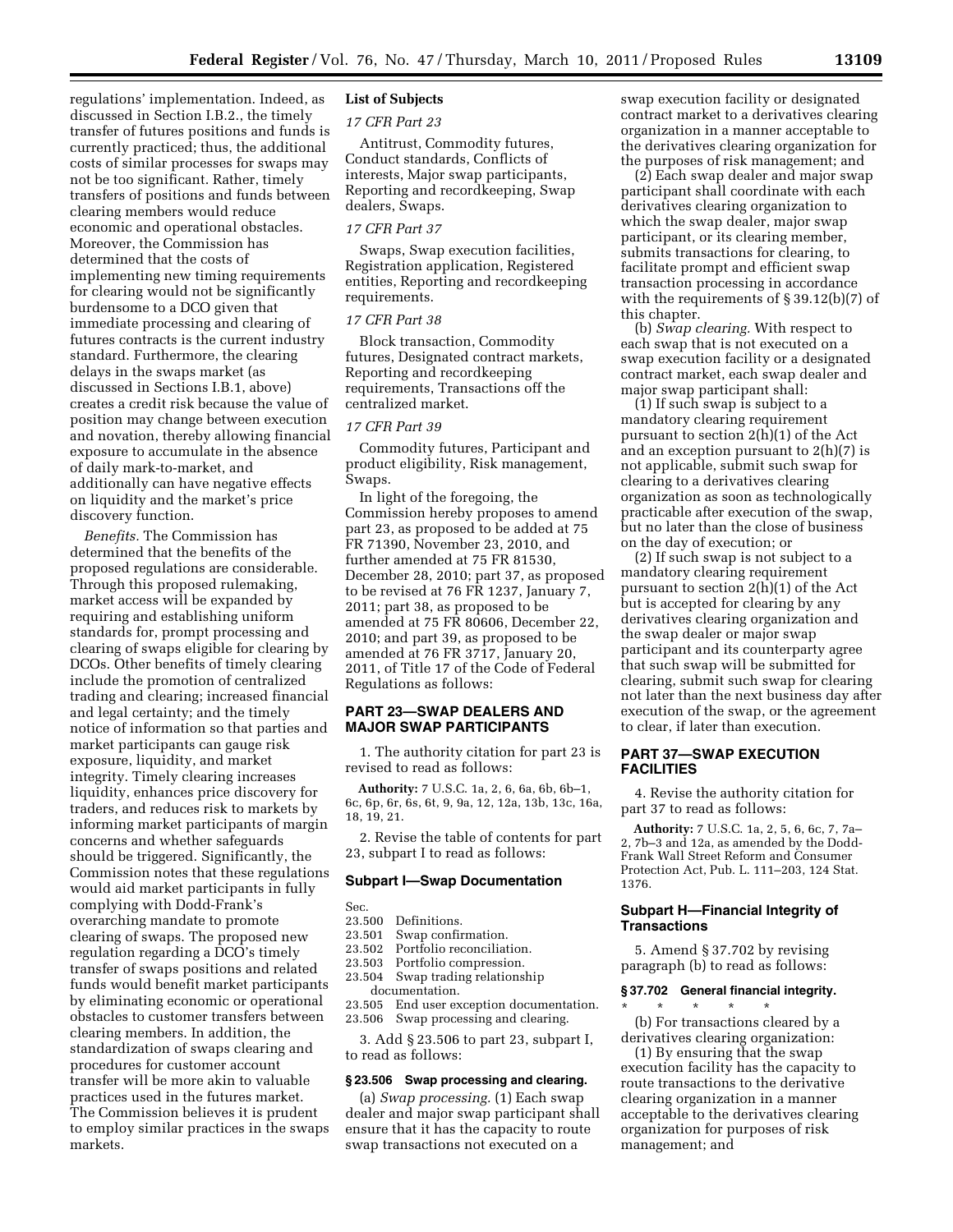(2) By coordinating with each derivatives clearing organization to which it submits transactions for clearing, in the development of rules and procedures to facilitate prompt and efficient transaction processing in accordance with the requirements of § 39.12(b)(7) of this chapter. \* \* \* \* \*

**PART 38—DESIGNATED CONTRACT MARKETS** 

6. Revise the authority citation for part 38 to read as follows:

**Authority:** 7 U.S.C. 1a, 2, 6, 6a, 6c, 6d, 6e, 6f, 6g, 6i, 6j, 6k, 6l, 6m, 6n, 7, 7a–2, 7b, 7b– 1, 7b–3, 8, 9, 15, and 21, as amended by the Dodd-Frank Wall Street Reform and Consumer Protection Act, Pub. L. 111–203, 124 Stat. 1376.

## **Subpart L—Financial Integrity of Transactions**

7. Revise § 38.601 to read as follows:

### **§ 38.601 Mandatory clearing.**

(a) Transactions executed on or through the designated contract market, other than transactions in security futures products, must be cleared through a Commission-registered derivatives clearing organization, in accordance with the provisions of part 39 of this chapter.

(b) A designated contract market must coordinate with each derivatives clearing organization to which it submits transactions for clearing, in the development of rules and procedures to facilitate prompt and efficient transaction processing in accordance with the requirements of § 39.12(b)(7) of this chapter.

# **PART 39—DERIVATIVES CLEARING ORGANIZATIONS**

8. Revise the authority citation for part 39 to read as follows:

**Authority:** 7 U.S.C. 1a, 2, 5, 6, 6d, 7a–1, 7a–2, and 7b as amended by the Dodd-Frank Wall Street Reform and Consumer Protection Act, Pub. L. 111–203, 124 Stat. 1376.

## **Subpart B—Compliance With Core Principles**

9. Amend § 39.12 by revising paragraphs (b)(2) through (b)(4), and adding paragraphs (b)(5) through (b)(7), to read as follows:

# **§ 39.12 Participant and product eligibility.**

 $(a) * * * *$ (b) \* \* \*

(2) A derivatives clearing organization shall adopt rules providing that all swaps with the same terms and conditions, as defined by templates

established under derivatives clearing organization rules, submitted to the derivatives clearing organization for clearing are economically equivalent within the derivatives clearing organization and may be offset with each other within the derivatives clearing organization.

(3) A derivatives clearing organization shall provide for non-discriminatory clearing of a swap executed bilaterally or on or subject to the rules of an unaffiliated swap execution facility or designated contract market.

(4) A derivatives clearing organization shall not require that one of the original executing parties must be a clearing member in order for a contract, agreement, or transaction to be eligible for clearing.

(5) A derivatives clearing organization shall select contract unit sizes and other terms and conditions that maximize liquidity, facilitate transparency in pricing, promote open access, and allow for effective risk management. To the extent appropriate to further these objectives, a derivatives clearing organization shall select contract units for clearing purposes that are smaller than the contract units in which trades submitted for clearing were executed.

(6) A derivatives clearing organization that clears swaps shall have rules providing that, upon acceptance of a swap by the derivatives clearing organization for clearing:

(i) The original swap is extinguished;

(ii) The original swap is replaced by equal and opposite swaps between clearing members and the derivatives clearing organization;

(iii) All terms of the cleared swaps must conform to templates established under derivatives clearing organization rules; and

(iv) If a swap is cleared by a clearing member on behalf of a customer, all terms of the swap, as carried in the customer account on the books of the clearing member, must conform to the terms of the cleared swap established under the derivatives clearing organization's rules.

(7) *Time frame for clearing.* (i) *General.* Each derivatives clearing organization shall coordinate with each swap execution facility and designated contract market that lists for trading a product that is cleared by the derivatives clearing organization, in developing rules and procedures to facilitate prompt and efficient processing of all contracts, agreements, and transactions submitted to the derivatives clearing organization for clearing.

(ii) *Transactions executed on or subject to the rules of a swap execution* 

*facility or designated contract market.* A derivatives clearing organization shall have rules that provide that the derivatives clearing organization will accept for clearing, immediately upon execution, all contracts, agreements, and transactions that are listed for clearing by the derivatives clearing organization and

(A) That are entered into on a swap execution facility or designated contract market;

(B) For which the executing parties have clearing arrangements in place with clearing members of the derivatives clearing organization; and

(C) For which the executing parties identify the derivatives clearing organization as the intended clearinghouse.

(iii) *Swaps not executed on or subject to the rules of a swap execution facility or a designated contract market and subject to mandatory clearing.* A derivatives clearing organization shall have rules that provide that the derivatives clearing organization will accept for clearing, upon submission to the derivatives clearing organization, all swaps that are listed for clearing by the derivatives clearing organization and

(A) That are not executed on a swap execution facility or a designated contract market;

(B) That are subject to mandatory clearing pursuant to section 2(h) of the Act;

(C) That are submitted by the parties to the derivatives clearing organization, in accordance with § 23.506 of this chapter;

(D) For which the executing parties have clearing arrangements in place with clearing members of the derivatives clearing organization; and

(E) For which the executing parties identify the derivatives clearing organization as the intended clearinghouse.

(iv) *Swaps not executed on or subject to the rules of a swap execution facility or a designated contract market and not subject to mandatory clearing.* A derivatives clearing organization shall have rules that provide that the derivatives clearing organization will accept for clearing, no later than the close of business on the day of submission to the derivatives clearing organization, all swaps that are listed for clearing by the derivatives clearing organization and

(A) That are not executed on a swap execution facility or a designated contract market;

(B) That are not subject to mandatory clearing pursuant to section 2(h) of the Act;